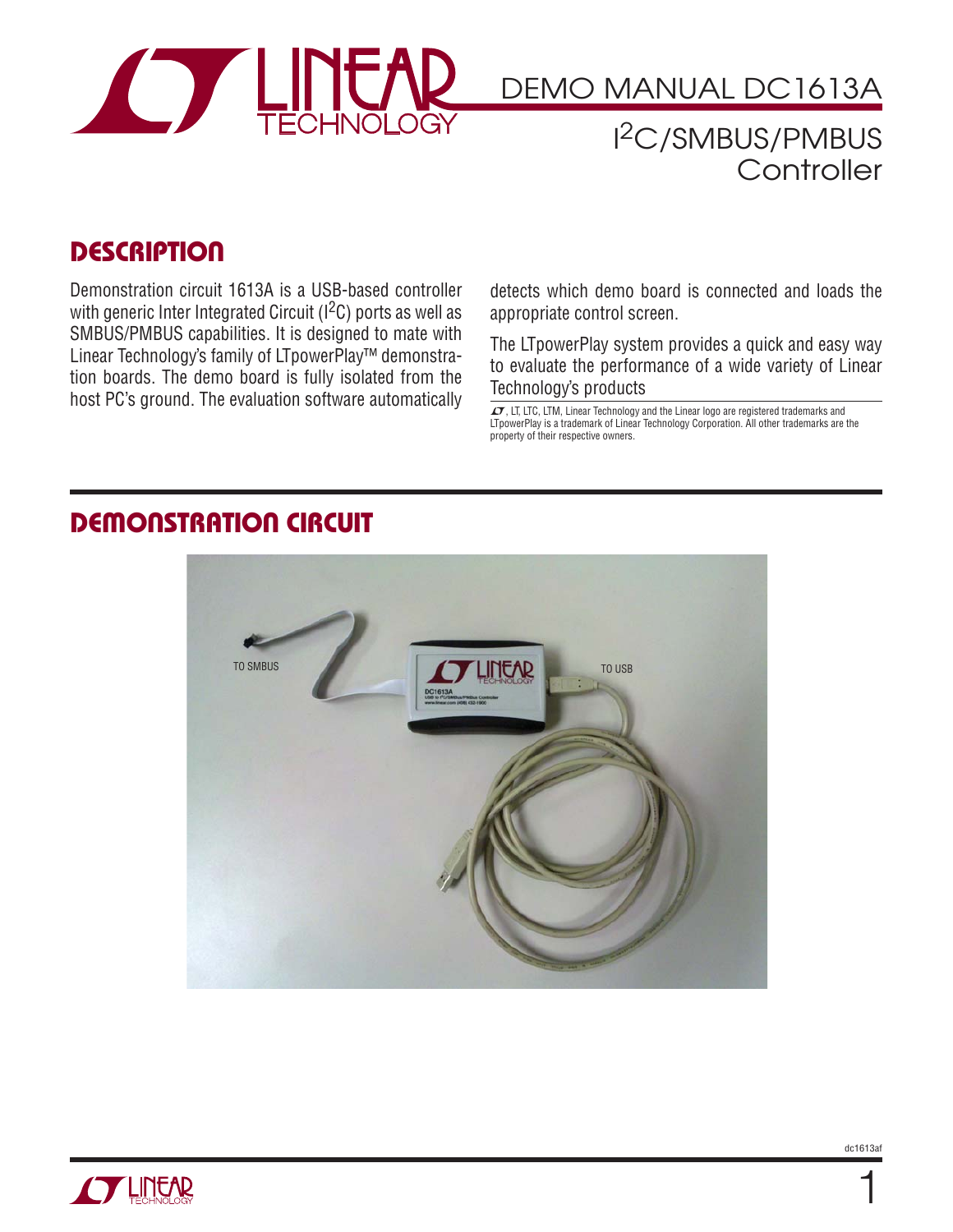# **QUICK START PROCEDURE**

For proper equipment setup, follow the procedure below:

- 1. Do NOT plug in the DC1613A to the PC, before running the installation program.
- 2. Download the LTpowerPlay installation program from http://www.linear.com/software/.
- 3. Run the LTpowerPlay installation program and follow the on-screen instructions.

The LTpowerPlay demo software requires a PC that is running Windows XP (or later), and has an available USB port.

4. Connect the demonstration circuit to be evaluated to the DC1613A using the supplied 12-conductor ribbon cable. The demo software detects the circuit and starts the appropriate control screen.

Each demonstration board also comes with a Quick Start guide similar to this one. For usage details relevant to a particular circuit refer to its Quick Start guide.

#### **SOFTWARE TOOLS**

The LTpowerPlay demo software includes tools for automatic software updates and for quickly retrieving relevant documentation from the World Wide Web.

NOTE: Adobe Acrobat Reader is required to view the documents and is available at http://www.adobe.com.

To use the tools:

• Quit the demonstration circuit software or disconnect the USB cable so that the main control panel appears:

| 1. Connect the<br>Dongle<br>2. Connect a<br>Demo Board | This Wizard will help you get connected to a demo board                                                            |
|--------------------------------------------------------|--------------------------------------------------------------------------------------------------------------------|
|                                                        | <b>Instructions</b><br><b>Connection Status</b><br>1. Connect Dongle: / Connected                                  |
|                                                        | 2. Connect Demo Board: None Detected<br>The GUI has not yet detected a LTC Standard<br>Demo Board. You may either: |
|                                                        | A.) Connect the 14-pin ribbon cable on the<br>dongle to a demo board<br>B.) Click "Manually Select Chip" below     |

To update the software (requires internet connection):

• Choose Update from the Tools menu.

This automatically updates the main program and drivers for individual demo circuits.



dc1613af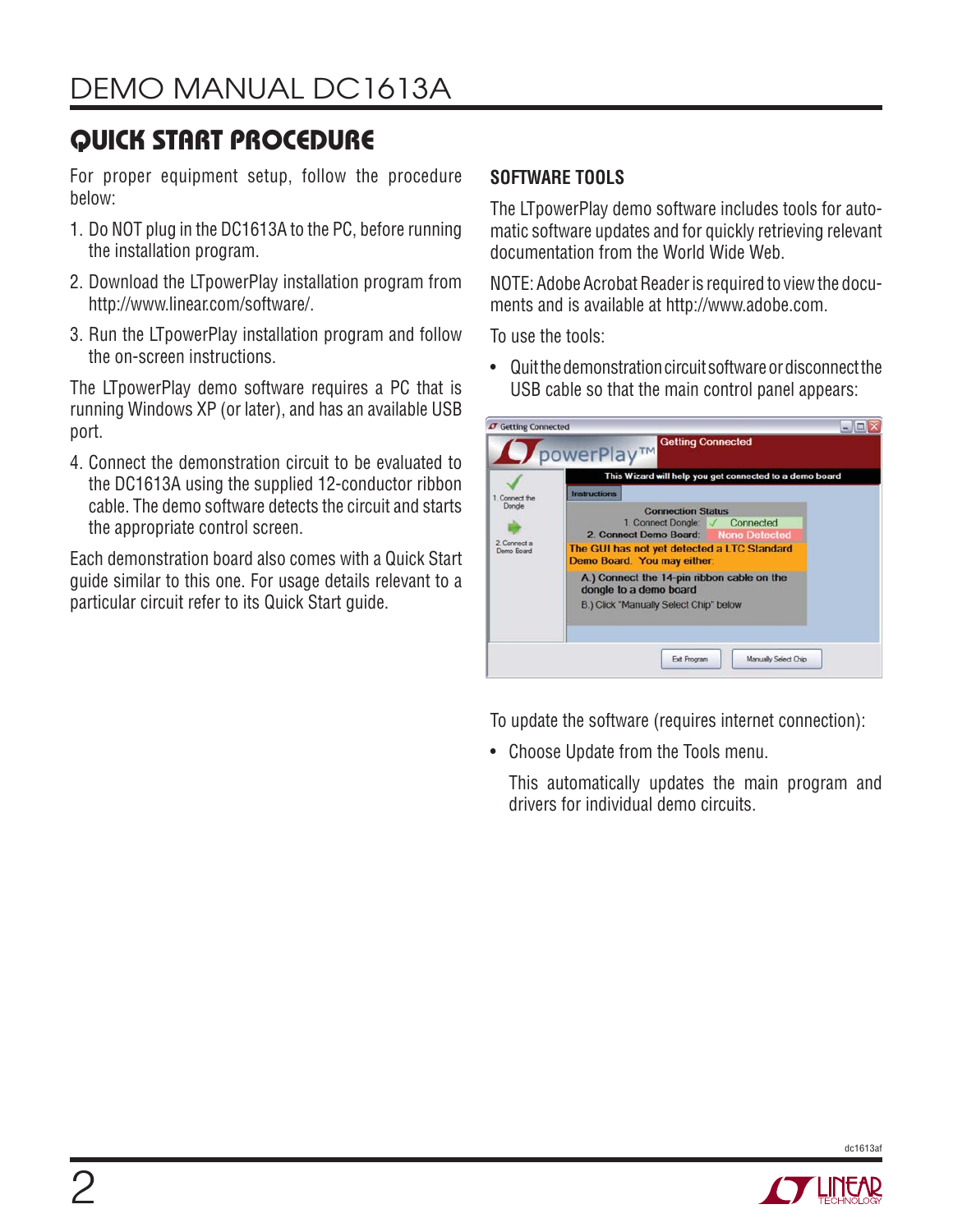### **TROUBLESHOOTING GUIDE**

**Problem:** DC1613A is plugged in, but LTpowerPlay screen still says "USB Serial Controller Not Connected."

**Solution:** The most likely cause is improper installation of the USB drivers, which causes Windows to recognize the DC1613A as an "Unknown Device." Open the Windows Control Panel, open "System" and click the "Device manager" tab. Open the "Other Devices" item and look for USB SERIAL CONTROLLER. Select this item and click the remove button. Unplug the DC1613A, reinstall the LTpowerPlay software and follow the on-screen instructions.

**Problem:** Demo board software loads properly, but will not run or gives "Device Not accessible" errors.

**Solution:** Verify that the demo board is properly powered up. This Quick Start guide lists the basic power connections to DC1613A. Some demo boards may have additional requirements; refer to the demo board's Quick Start guide for details.

**Problem:** After connecting the demo board to DC1613A with the supplied 12-pin ribbon cable, LTpowerPlay software still displays "Evaluation Board is not Connected."

**Solution:** Contact Linear Technology Applications Engineering.

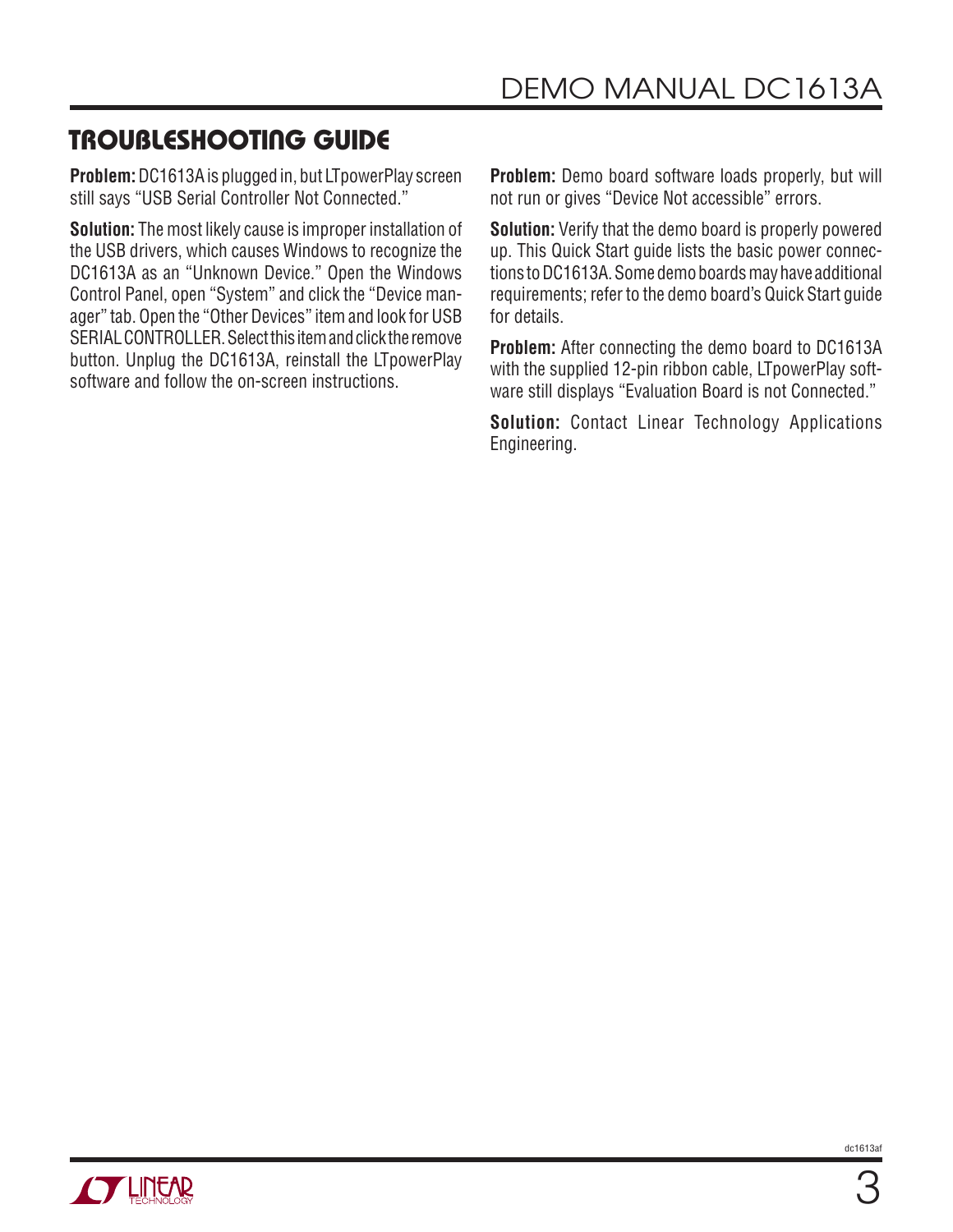

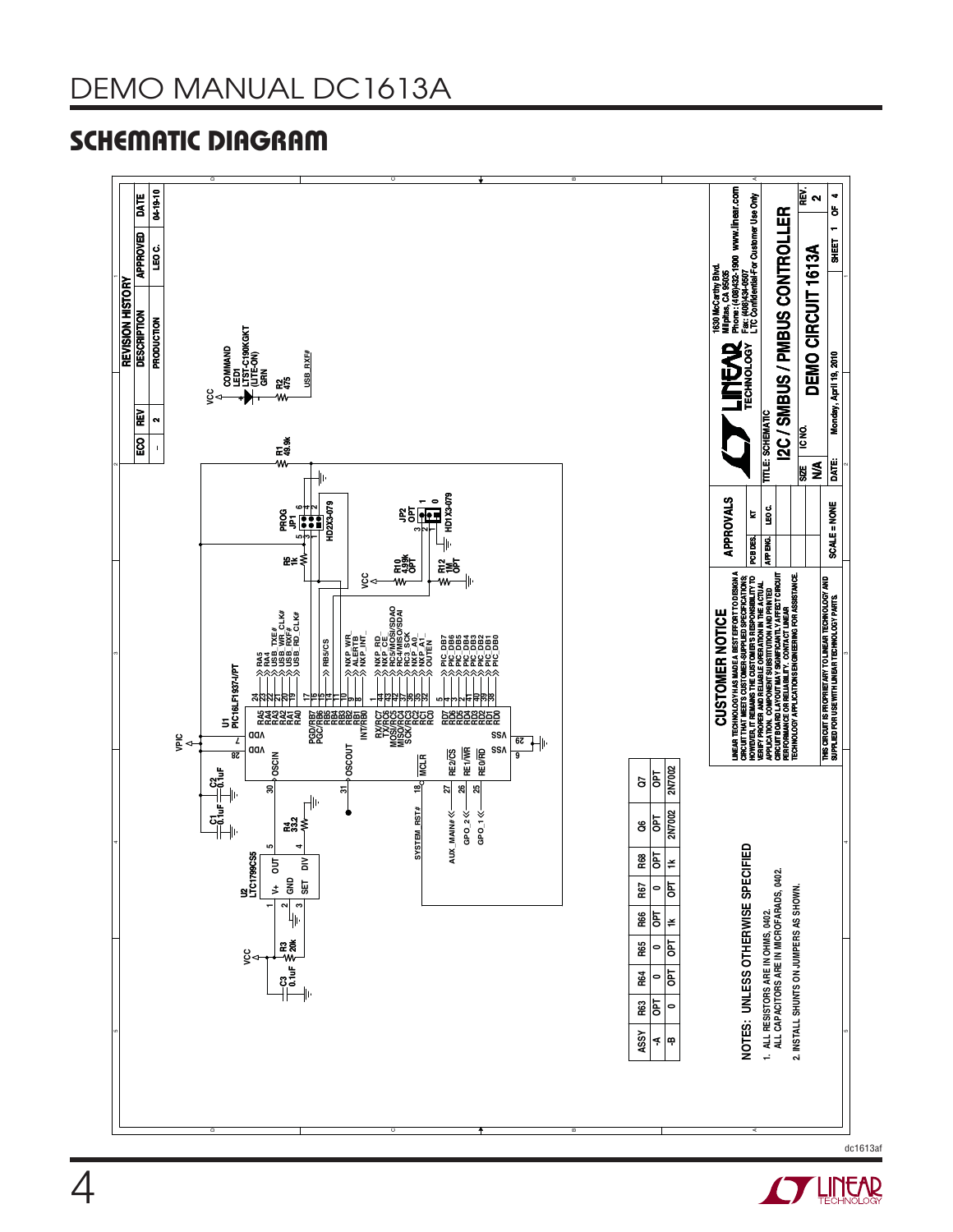

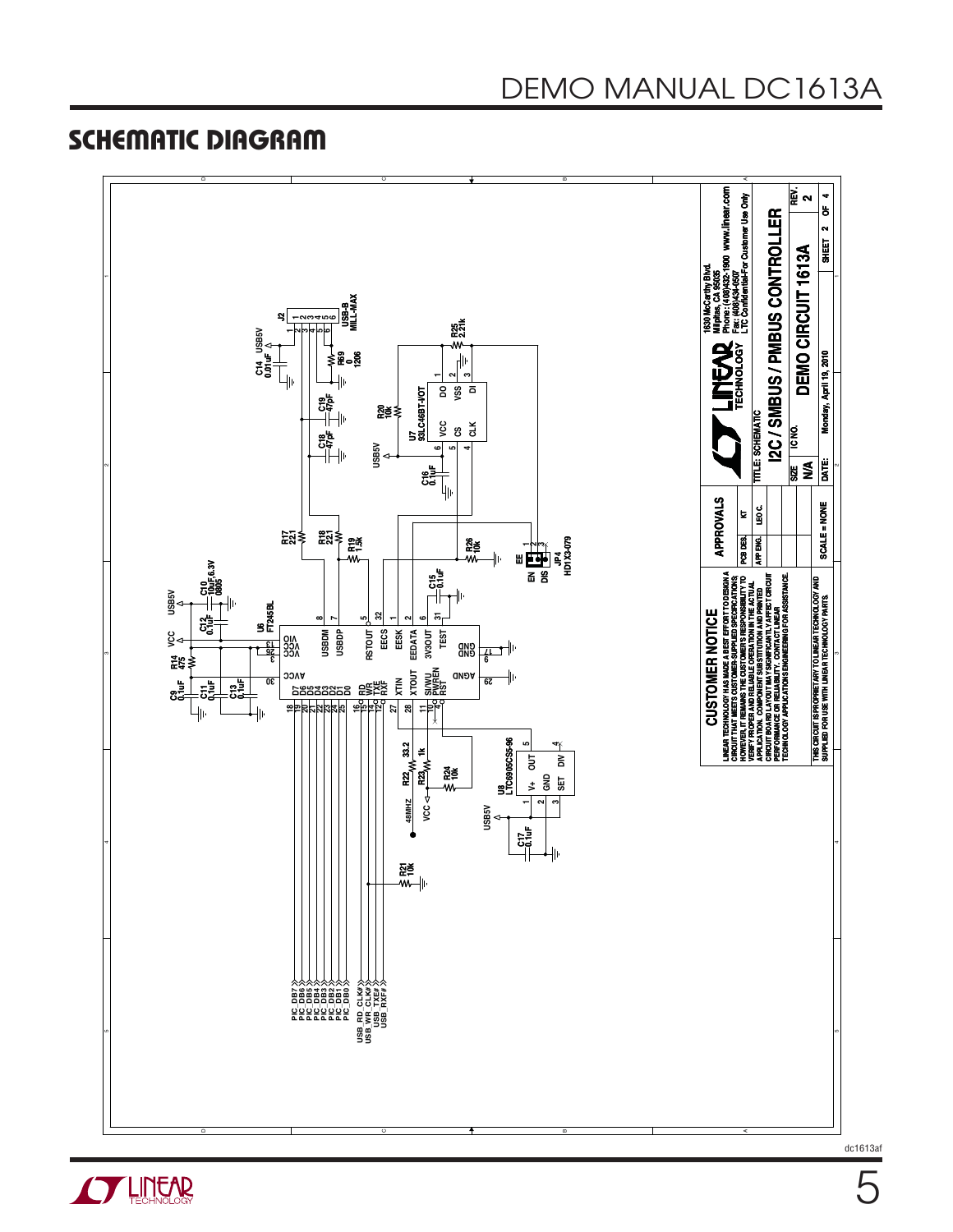

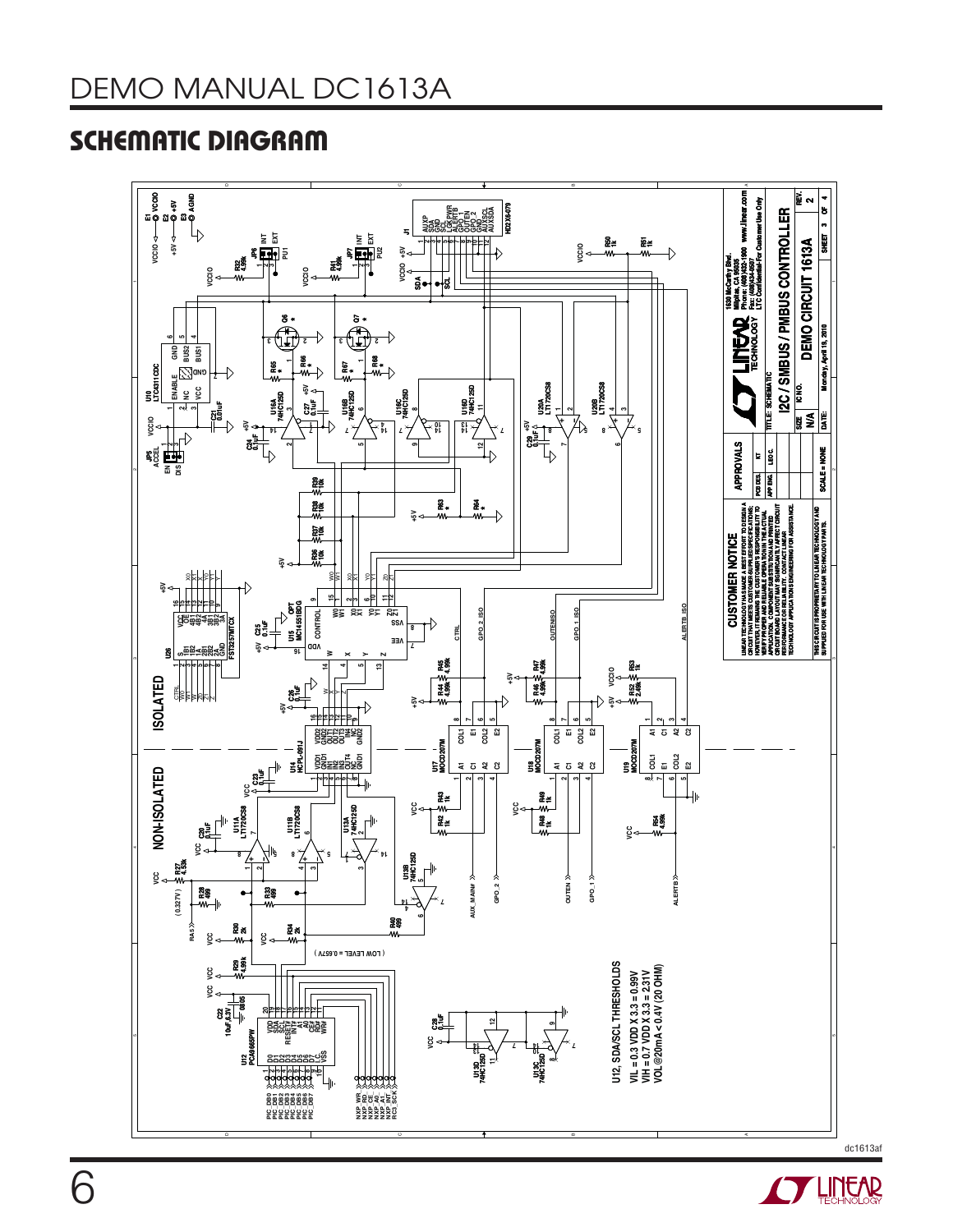



Information furnished by Linear Technology Corporation is believed to be accurate and reliable. However, no responsibility is assumed for its use. Linear Technology Corporation makes no representation that the interconnection of its circuits as described herein will not infringe on existing patent rights.

dc1613af

7